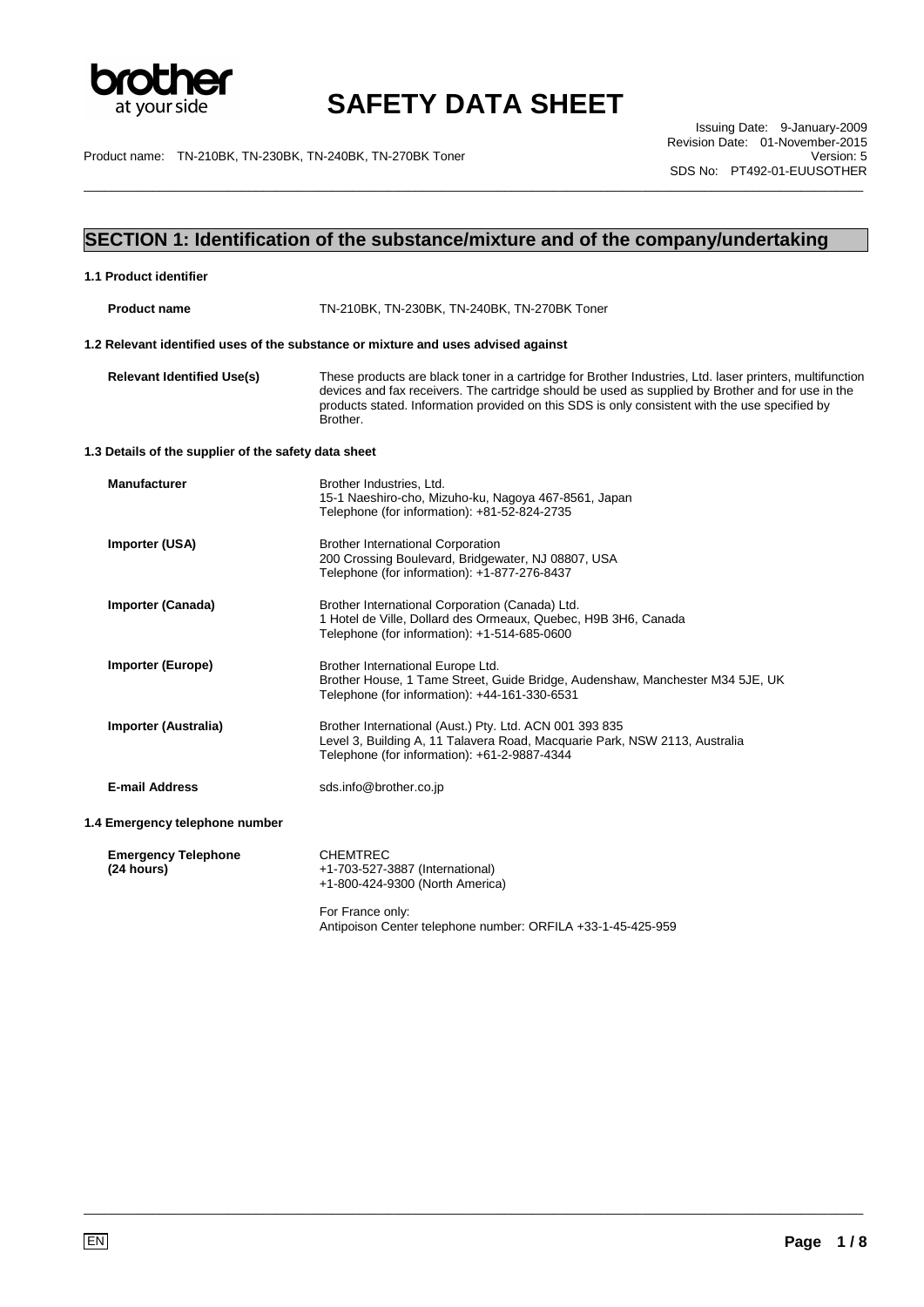

\_\_\_\_\_\_\_\_\_\_\_\_\_\_\_\_\_\_\_\_\_\_\_\_\_\_\_\_\_\_\_\_\_\_\_\_\_\_\_\_\_\_\_\_\_\_\_\_\_\_\_\_\_\_\_\_\_\_\_\_\_\_\_\_\_\_\_\_\_\_\_\_\_\_\_\_\_\_\_\_\_\_\_\_\_\_\_\_\_\_\_\_\_\_\_\_\_\_\_\_\_\_\_\_\_\_\_\_\_\_\_\_\_

Product name: TN-210BK, TN-230BK, TN-240BK, TN-270BK Toner

Issuing Date: 9-January-2009 Revision Date: 01-November-2015 SDS No: PT492-01-EUUSOTHER

### **SECTION 2: Hazards identification**

**2.1 Classification of the substance or mixture** 

**Classification according to Regulation (EC) No 1272/2008** 

Not classified as hazardous

**Classification according to Directive 1999/45/EC**

Not classified as hazardous

#### **Australia Classification**

Not classified as hazardous according to the criteria of NOHSC

#### **2.2 Label elements**

**Labelling according to Regulation (EC) No. 1272/2008** 

**Hazard pictograms**  None

**Signal Word** None

**Hazard Statements** None

**Precautionary statements** None

#### **2.3 Other hazards**

This product contains no substance considered to be persistent, bioaccumulating nor toxic (PBT). This product contains no substance considered to be very persistent nor very bioaccumulating (vPvB).

\_\_\_\_\_\_\_\_\_\_\_\_\_\_\_\_\_\_\_\_\_\_\_\_\_\_\_\_\_\_\_\_\_\_\_\_\_\_\_\_\_\_\_\_\_\_\_\_\_\_\_\_\_\_\_\_\_\_\_\_\_\_\_\_\_\_\_\_\_\_\_\_\_\_\_\_\_\_\_\_\_\_\_\_\_\_\_\_\_\_\_\_\_\_\_\_\_\_\_\_\_\_\_\_\_\_\_\_\_\_\_\_\_

### **SECTION 3: Composition/information on ingredients**

#### **3.2 Mixtures**

**Description of the mixture:** Styrene-acrylate Toner (Mixture).

| <b>Chemical Name</b>        | <b>CAS-No</b> | EC-No     | $w/w$ %   | <b>Classification</b> |
|-----------------------------|---------------|-----------|-----------|-----------------------|
|                             |               |           |           | (EU Reg. 1272/2008)   |
| Styrene-acrylate copolymer  | 25767-47-9    | -         | 82-85     | Not classified        |
| Carbon Black (bound)        | 1333-86-4     | 215-609-9 | $5 - 7$   | Not classified        |
| <b>Fatty Acid Ester</b>     | $***$         |           | $5 - 7$   | Not classified        |
| Silicon Dioxide (amorphous) | 112945-52-5   | 231-545-4 | $1 - 3$   | Not classified        |
| <b>PMMA</b>                 | 9011-14-7     |           | $1 - 3$   | Not classified        |
| Styrene-acrylate Resin      | $***$         | ٠         | $0.1 - 2$ | Not classified        |
| Silicon Dioxide (amorphous) | 844491-94-7   | 430-570-1 | ا>        | Not classified        |

For the full text of R-phrases and H-Statements see Section 16

\*\* CONFIDENTIAL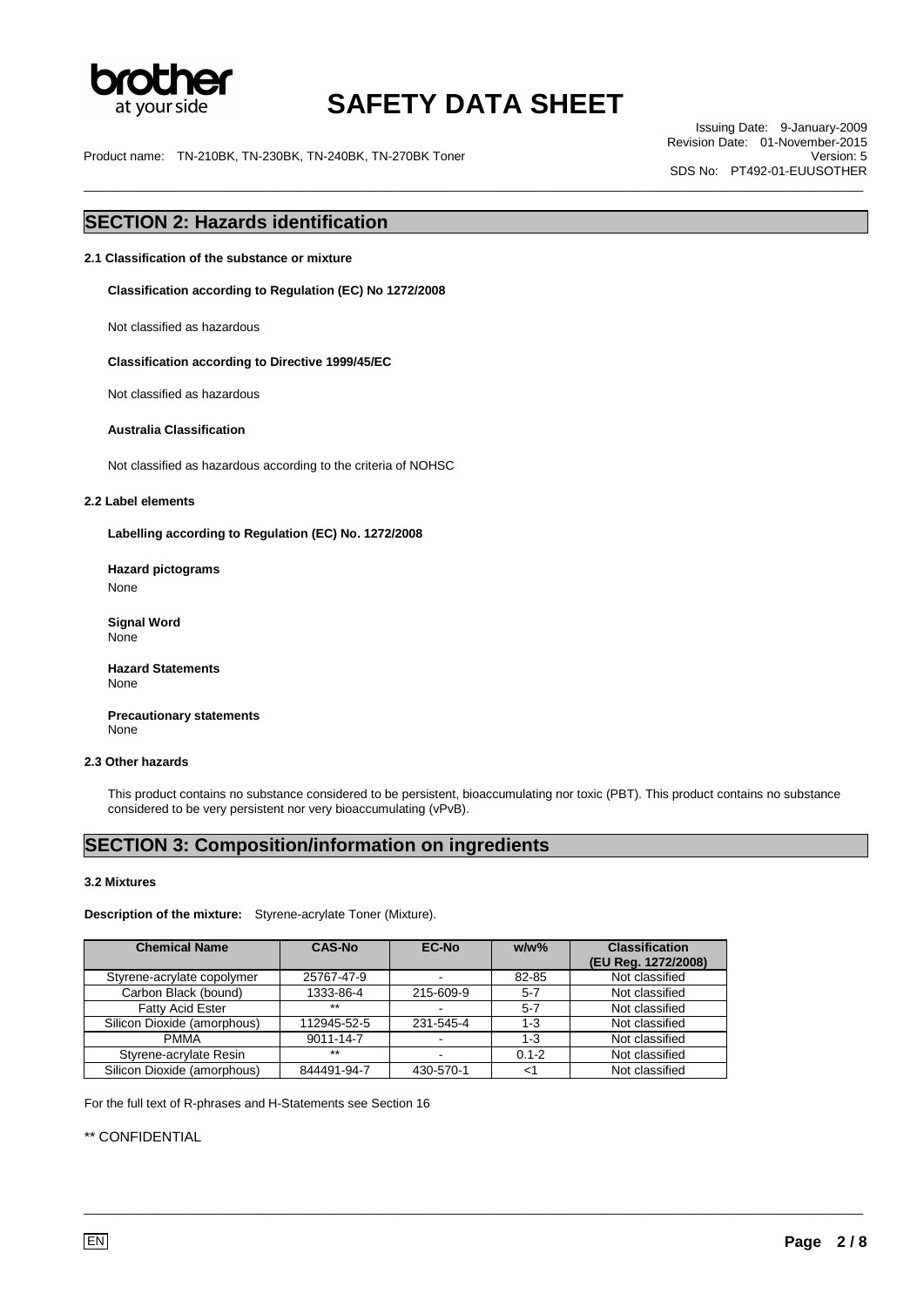

\_\_\_\_\_\_\_\_\_\_\_\_\_\_\_\_\_\_\_\_\_\_\_\_\_\_\_\_\_\_\_\_\_\_\_\_\_\_\_\_\_\_\_\_\_\_\_\_\_\_\_\_\_\_\_\_\_\_\_\_\_\_\_\_\_\_\_\_\_\_\_\_\_\_\_\_\_\_\_\_\_\_\_\_\_\_\_\_\_\_\_\_\_\_\_\_\_\_\_\_\_\_\_\_\_\_\_\_\_\_\_\_\_

Issuing Date: 9-January-2009 Revision Date: 01-November-2015 SDS No: PT492-01-EUUSOTHER

Product name: TN-210BK, TN-230BK, TN-240BK, TN-270BK Toner

### **SECTION 4: First aid measures 4.1 Description of first aid measures**  General advice **If symptoms persist, obtain medical attention.** Inhalation Obtain immediate medical attention. In case of accident by inhalation remove casualty to fresh air and keep at rest. Skin contact **Remove contaminated clothing immediately and wash affected skin with plenty of water or soap and** water. Eye contact Obtain medical attention. If substance has got into the eyes, immediately wash out with plenty of water for at least 15 minutes. Ingestion Obtain immediate medical attention. Wash out mouth with water and give 100-200 ml of water to drink. **4.2 Most important symptoms and effects, both acute and delayed**  Inhalation (dust): For large quantities: May cause irritation to the respiratory system. Increased difficulty in breathing. Sneezing. Coughing. Eye contact: May cause eye irritation. Ingestion: May cause stomach ache. Unlikely route of exposure. **4.3 Indication of any immediate medical attention and special treatment needed**  Treat symptomatically.

### **SECTION 5: Firefighting measures**

| 5.1 Extinguishing media<br>Suitable Extinguishing Media      | Extinguish preferably with dry chemical, carbon dioxide, water spray, foam.                                                                                                                                                                                                                                                                                                                                                                                                                                                                     |
|--------------------------------------------------------------|-------------------------------------------------------------------------------------------------------------------------------------------------------------------------------------------------------------------------------------------------------------------------------------------------------------------------------------------------------------------------------------------------------------------------------------------------------------------------------------------------------------------------------------------------|
| Unsuitable Extinguishing Media                               | Do not use water jet.                                                                                                                                                                                                                                                                                                                                                                                                                                                                                                                           |
| 5.2 Special hazards arising from the<br>substance or mixture | May form explosible dust clouds in air.                                                                                                                                                                                                                                                                                                                                                                                                                                                                                                         |
| 5.3 Advice for firefighters                                  | Do not use high-pressure water in order to prevent creating a dust cloud and spreading fire dust. Use<br>appropriate respirator for carbon monoxide and carbon dioxide. Wear positive pressure<br>self-contained breathing apparatus (SCBA) during the attack phase of firefighting operations and<br>during cleanup in enclosed or poorly ventilated areas immediately after a fire. Personnel not having<br>suitable respiratory protection must leave the area to prevent significant exposure to toxic<br>combustion gases from any source. |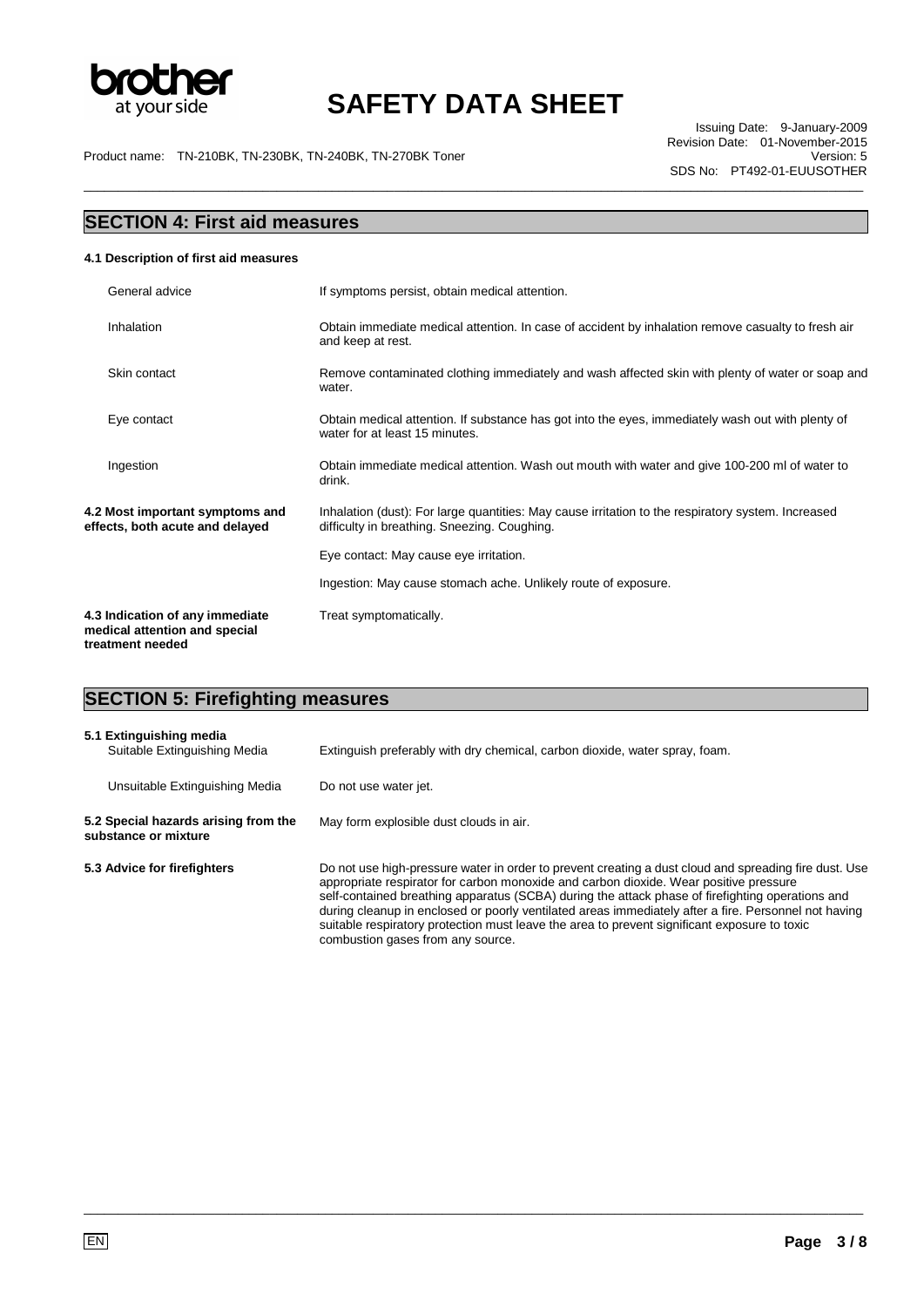

\_\_\_\_\_\_\_\_\_\_\_\_\_\_\_\_\_\_\_\_\_\_\_\_\_\_\_\_\_\_\_\_\_\_\_\_\_\_\_\_\_\_\_\_\_\_\_\_\_\_\_\_\_\_\_\_\_\_\_\_\_\_\_\_\_\_\_\_\_\_\_\_\_\_\_\_\_\_\_\_\_\_\_\_\_\_\_\_\_\_\_\_\_\_\_\_\_\_\_\_\_\_\_\_\_\_\_\_\_\_\_\_\_

Product name: TN-210BK, TN-230BK, TN-240BK, TN-270BK Toner Version: 5

Issuing Date: 9-January-2009 Revision Date: 01-November-2015 SDS No: PT492-01-EUUSOTHER

### **SECTION 6: Accidental release measures**

| 6.1 Personal precautions, protective<br>equipment and emergency<br>procedures | Avoid generation of dust. Do not breathe dust. A suitable dust mask or dust respirator with filter type<br>A/P may be appropriate.                                                                                                                                                                                                                                                                              |
|-------------------------------------------------------------------------------|-----------------------------------------------------------------------------------------------------------------------------------------------------------------------------------------------------------------------------------------------------------------------------------------------------------------------------------------------------------------------------------------------------------------|
| 6.2 Environmental precautions                                                 | Prevent substance entering sewers. Washings must be prevented from entering surface water<br>drains.                                                                                                                                                                                                                                                                                                            |
| 6.3 Methods and materials for<br>containment and cleaning up                  | Sweep the spilt toner or remove it with a vacuum cleaner and transfer into a sealed container<br>carefully. Sweep slowly to minimize generation of dust during cleanup. If a vacuum cleaner is used,<br>the motor must be rated as dust explosion proof.<br>Potential for very fine particles to be taken into the vacuum only to be passed back into the<br>environment due to pore size in the bag or filter. |
| 6.4 Reference to other sections                                               | For personal protection: See section 8.<br>For disposal considerations: See section 13.                                                                                                                                                                                                                                                                                                                         |

## **SECTION 7: Handling and storage**

| 7.1 Precautions for safe handling                                   | Keep out of the reach of children. Avoid generation of dust. Avoid inhalation of high concentrations of<br>dust. Avoid contact with eyes.                                                                                          |
|---------------------------------------------------------------------|------------------------------------------------------------------------------------------------------------------------------------------------------------------------------------------------------------------------------------|
| 7.2 Conditions for safe storage,<br>including any incompatibilities | Keep away from oxidizing agents.                                                                                                                                                                                                   |
| 7.3 Specific end use(s)                                             | These products are black toner in a cartridge for Brother Industries, Ltd. laser printers, multifunction<br>devices and fax receivers. This cartridge should be used as supplied by Brother and for use in the<br>products stated. |

## **SECTION 8: Exposure controls/personal protection**

### **8.1 Control Parameters**

### **Occupational Exposure Limits**

| <b>Chemical Name</b>  | <b>Carbon Black (bound)</b>                                 |
|-----------------------|-------------------------------------------------------------|
|                       | 1333-86-4                                                   |
| <b>ACGIH TLV</b>      | TWA: $3 \text{ mg/m}^3$ inhalable fraction                  |
| <b>OSHA PEL</b>       | TWA: $3.5 \text{ mg/m}^3$                                   |
| <b>European Union</b> |                                                             |
| The United Kingdom    | STEL: $7 \text{ mg/m}^3$                                    |
|                       | TWA: $3.5 \text{ mg/m}^3$                                   |
| <b>France</b>         | TWA: $3.5 \text{ mg/m}^3$                                   |
| Spain                 | TWA: $3.5 \text{ mg/m}^3$                                   |
| Germany               | Carc                                                        |
| Portugal              | TWA: $3.\overline{5}$ mg/m <sup>3</sup>                     |
| <b>Finland</b>        | TWA: 3.5 mg/m $^3$                                          |
|                       | STEL: $7 \text{ mg/m}^3$                                    |
| <b>Denmark</b>        | TWA: $3.5 \text{ mg/m}^3$                                   |
| Poland                | TWA: $4.0 \text{ mg/m}^3$                                   |
| Norway                | TWA: $3.5 \text{ mg/m}^3$                                   |
|                       | STEL: $7 \text{ mg/m}^3$                                    |
| Ireland               | TWA: $3.5 \text{ mg/m}^3$                                   |
|                       | STEL: $7 \text{ mg/m}^3$                                    |
| <b>Chemical Name</b>  | <b>Silicon Dioxide (amorphous)</b>                          |
|                       | 112945-52-5                                                 |
| <b>ACGIH TLV</b>      |                                                             |
| <b>OSHA PEL</b>       | 20mppcf $80 \frac{\text{mg}}{\text{m}^3}$ /% $\text{SiO}_2$ |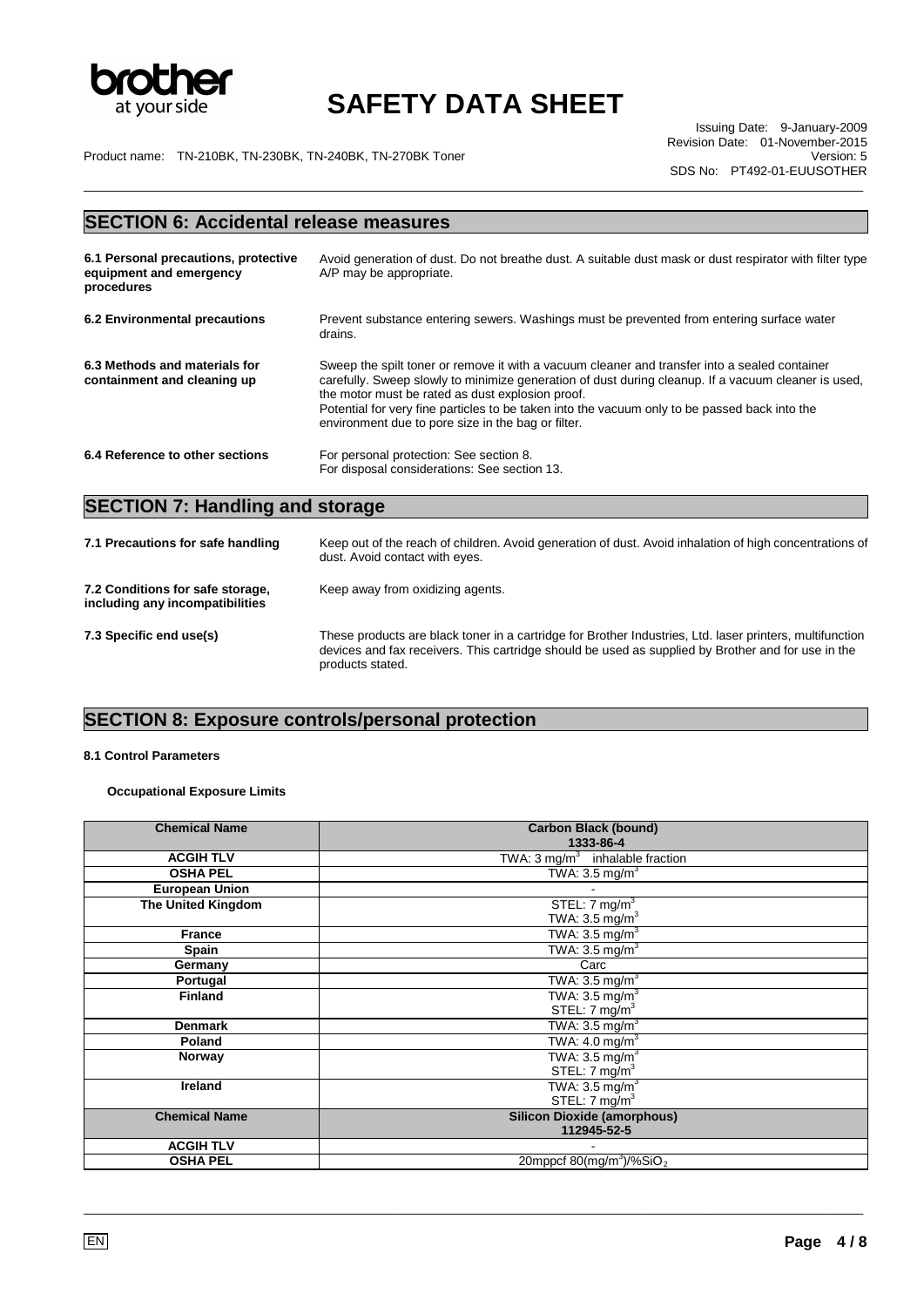

\_\_\_\_\_\_\_\_\_\_\_\_\_\_\_\_\_\_\_\_\_\_\_\_\_\_\_\_\_\_\_\_\_\_\_\_\_\_\_\_\_\_\_\_\_\_\_\_\_\_\_\_\_\_\_\_\_\_\_\_\_\_\_\_\_\_\_\_\_\_\_\_\_\_\_\_\_\_\_\_\_\_\_\_\_\_\_\_\_\_\_\_\_\_\_\_\_\_\_\_\_\_\_\_\_\_\_\_\_\_\_\_\_

Issuing Date: 9-January-2009 Revision Date: 01-November-2015 SDS No: PT492-01-EUUSOTHER

Product name: TN-210BK, TN-230BK, TN-240BK, TN-270BK Toner Version: 5

| <b>European Union</b>                                                                          |                                                                                                                                                                                                          |
|------------------------------------------------------------------------------------------------|----------------------------------------------------------------------------------------------------------------------------------------------------------------------------------------------------------|
| Austria                                                                                        | TWA: 4 mg/m <sup>3</sup>                                                                                                                                                                                 |
| <b>Chemical Name</b>                                                                           | <b>Silicon Dioxide (amorphous)</b>                                                                                                                                                                       |
|                                                                                                | 844491-94-7                                                                                                                                                                                              |
| <b>ACGIH TLV</b>                                                                               |                                                                                                                                                                                                          |
| <b>OSHA PEL</b>                                                                                | 20mppcf 80(mg/m <sup>3</sup> )/%SiO <sub>2</sub>                                                                                                                                                         |
| <b>European Union</b>                                                                          |                                                                                                                                                                                                          |
| <b>Additional information</b>                                                                  | USA OSHA PEL (TWA): 15 mg/m <sup>3</sup> (Total Dust) 5mg/m <sup>3</sup> (Respirable Fraction).<br>ACGIH TLV (TWA): 10 mg/m <sup>3</sup> (Inhalable particles) $3 \text{ mg/m}^3$ (Respirable particles) |
| 8.2 Exposure controls                                                                          |                                                                                                                                                                                                          |
| Appropriate engineering controls                                                               | Good general ventilation should be sufficient under normal use.                                                                                                                                          |
| Personal protective equipment                                                                  | Not normally required. For use other than in normal operating procedures (such as in the event of<br>large spill), the following should be applied:                                                      |
| Eye Protection<br><b>Hand Protection</b><br>Skin and body protection<br>Respiratory protection | Safety goggles.<br>Protective gloves.<br>Long sleeved clothing and long pants.<br>Dust mask. (Large spillages: Respirator).                                                                              |

**Environmental Exposure Controls** Avoid release to the environment.

### **SECTION 9: Physical and chemical properties**

#### **9.1 Information on basic physical and chemical properties**

| Appearance                                      |                                                                                                |
|-------------------------------------------------|------------------------------------------------------------------------------------------------|
| Physical state                                  | Powder                                                                                         |
| Color                                           | <b>Black</b>                                                                                   |
| Odor                                            | Odorless                                                                                       |
| <b>Odor Threshold</b>                           | No information available                                                                       |
| рH                                              | Not applicable                                                                                 |
| Melting point/freezing point                    | 110 °C<br>(Melting point)                                                                      |
| Initial boiling point and boiling range         | Not applicable                                                                                 |
| <b>Flash Point</b>                              | Not applicable                                                                                 |
| Evaporation rate                                | Not applicable                                                                                 |
| Flammability (solid, gas)                       | Not applicable                                                                                 |
| Upper/lower flammability or explosive<br>limits | 50 - 60 g/m <sup>3</sup><br>(lower)                                                            |
| Vapor pressure                                  | Not applicable                                                                                 |
| Vapor density                                   | Not applicable                                                                                 |
| Relative density                                | 1.15 ( $H_2O$ )                                                                                |
| Solubility(ies)                                 | Insoluble (water)                                                                              |
| Partition coefficient: n-octanol/water          | No information available                                                                       |
| Auto-ignition temperature                       | No information available                                                                       |
| Decomposition temperature                       | No information available                                                                       |
| Viscosity                                       | Not applicable                                                                                 |
| Explosive properties                            | Explosive limits of toner particles suspended in air approximately equal to that of coal dust. |
| Oxidizing properties                            | No information available                                                                       |

\_\_\_\_\_\_\_\_\_\_\_\_\_\_\_\_\_\_\_\_\_\_\_\_\_\_\_\_\_\_\_\_\_\_\_\_\_\_\_\_\_\_\_\_\_\_\_\_\_\_\_\_\_\_\_\_\_\_\_\_\_\_\_\_\_\_\_\_\_\_\_\_\_\_\_\_\_\_\_\_\_\_\_\_\_\_\_\_\_\_\_\_\_\_\_\_\_\_\_\_\_\_\_\_\_\_\_\_\_\_\_\_\_

#### **9.2 Other information**

No information available.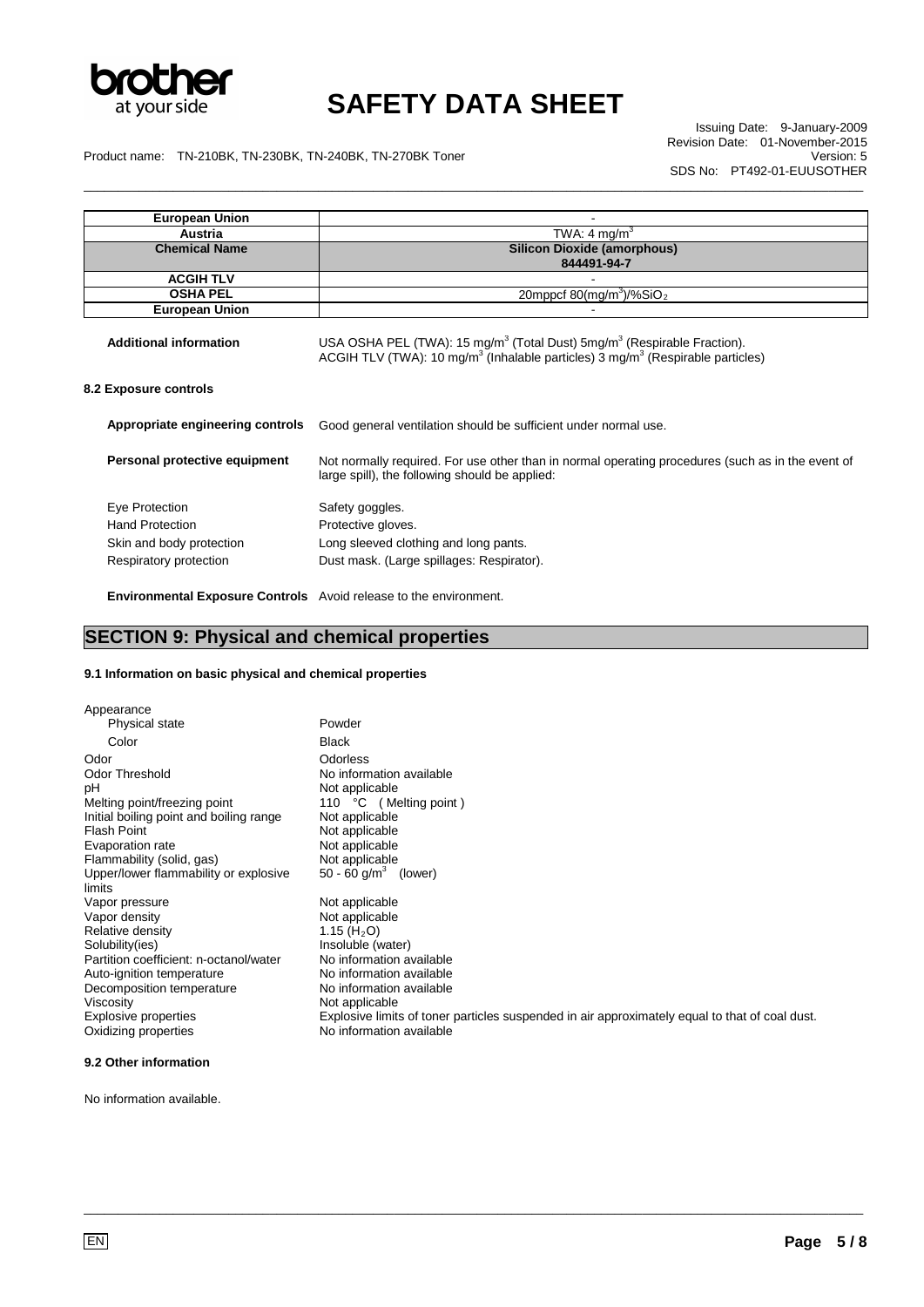

\_\_\_\_\_\_\_\_\_\_\_\_\_\_\_\_\_\_\_\_\_\_\_\_\_\_\_\_\_\_\_\_\_\_\_\_\_\_\_\_\_\_\_\_\_\_\_\_\_\_\_\_\_\_\_\_\_\_\_\_\_\_\_\_\_\_\_\_\_\_\_\_\_\_\_\_\_\_\_\_\_\_\_\_\_\_\_\_\_\_\_\_\_\_\_\_\_\_\_\_\_\_\_\_\_\_\_\_\_\_\_\_\_

Issuing Date: 9-January-2009 Revision Date: 01-November-2015 SDS No: PT492-01-EUUSOTHER

Product name: TN-210BK, TN-230BK, TN-240BK, TN-270BK Toner Version: 5

| <b>SECTION 10: Stability and reactivity</b>       |                                                                                                 |  |  |
|---------------------------------------------------|-------------------------------------------------------------------------------------------------|--|--|
| 10.1 Reactivity                                   | No information available.                                                                       |  |  |
| <b>10.2 Chemical stability</b>                    | Stable.                                                                                         |  |  |
| 10.3 Possibility of hazardous<br><b>reactions</b> | No information available.                                                                       |  |  |
| 10.4 Conditions to avoid                          | Keep at a temperature not exceeding 200 °C. Avoid friction, sparks, or other means of ignition. |  |  |
| 10.5 Incompatible materials                       | Strong oxidizing agents.                                                                        |  |  |
| 10.6 Hazardous decomposition<br>products          | Contains: Carbon monoxide, Carbon dioxide and Nitrogen oxides.                                  |  |  |

### **SECTION 11: Toxicological information**

#### **11.1 Information on toxicological effects**

#### **Acute toxicity**

| Inhalation<br>Eye contact<br>Skin contact<br>Ingestion | Acute $LC_{50}$ > 5.18 mg/l (Method OECD#403)<br>No information available.<br>No information available.<br>Acute $LD_{50} > 2000$ mg/kg (Method OECD#420)                                                                                                                                                                                                                                                                                                                                                                                                                                                                                                                                                                                                                                                                                                                                                                                |
|--------------------------------------------------------|------------------------------------------------------------------------------------------------------------------------------------------------------------------------------------------------------------------------------------------------------------------------------------------------------------------------------------------------------------------------------------------------------------------------------------------------------------------------------------------------------------------------------------------------------------------------------------------------------------------------------------------------------------------------------------------------------------------------------------------------------------------------------------------------------------------------------------------------------------------------------------------------------------------------------------------|
| <b>Skin corrosion/irritation</b>                       | Non-irritant. (Method: OECD#404)                                                                                                                                                                                                                                                                                                                                                                                                                                                                                                                                                                                                                                                                                                                                                                                                                                                                                                         |
| Serious eye damage/irritation                          | Slight irritant to the eye (Method: OECD#405)                                                                                                                                                                                                                                                                                                                                                                                                                                                                                                                                                                                                                                                                                                                                                                                                                                                                                            |
| Respiratory or skin sensitisation                      | It is not a skin sensitizer. (Method: OECD#429)                                                                                                                                                                                                                                                                                                                                                                                                                                                                                                                                                                                                                                                                                                                                                                                                                                                                                          |
| <b>Mutagenicity</b>                                    | Ames test: Negative. (Method: OECD#471)                                                                                                                                                                                                                                                                                                                                                                                                                                                                                                                                                                                                                                                                                                                                                                                                                                                                                                  |
| Carcinogenicity                                        | Carbon Black: In 1996, the IARC re-evaluated carbon black as a Group 2B carcinogen (possible<br>human carcinogen). This classification is given to chemicals, for which there is inadequate human<br>evidence, but sufficient animal evidence on which to base an opinion of carcinogenicity. The<br>classification is based upon the development of lung tumors in rats receiving chronic inhalation<br>exposures to free carbon black at levels that induce particle overload of the lung. Studies performed<br>in animal models other than rats did not show any association between carbon black and lung<br>tumors. Moreover, a two-year cancer bioassay using a typical toner preparation containing carbon<br>black demonstrated no association between toner exposure and tumor development in rats.<br>Other ingredients of this product have not been classified as carcinogens according to IARC<br>monographs, NTP and OSHA. |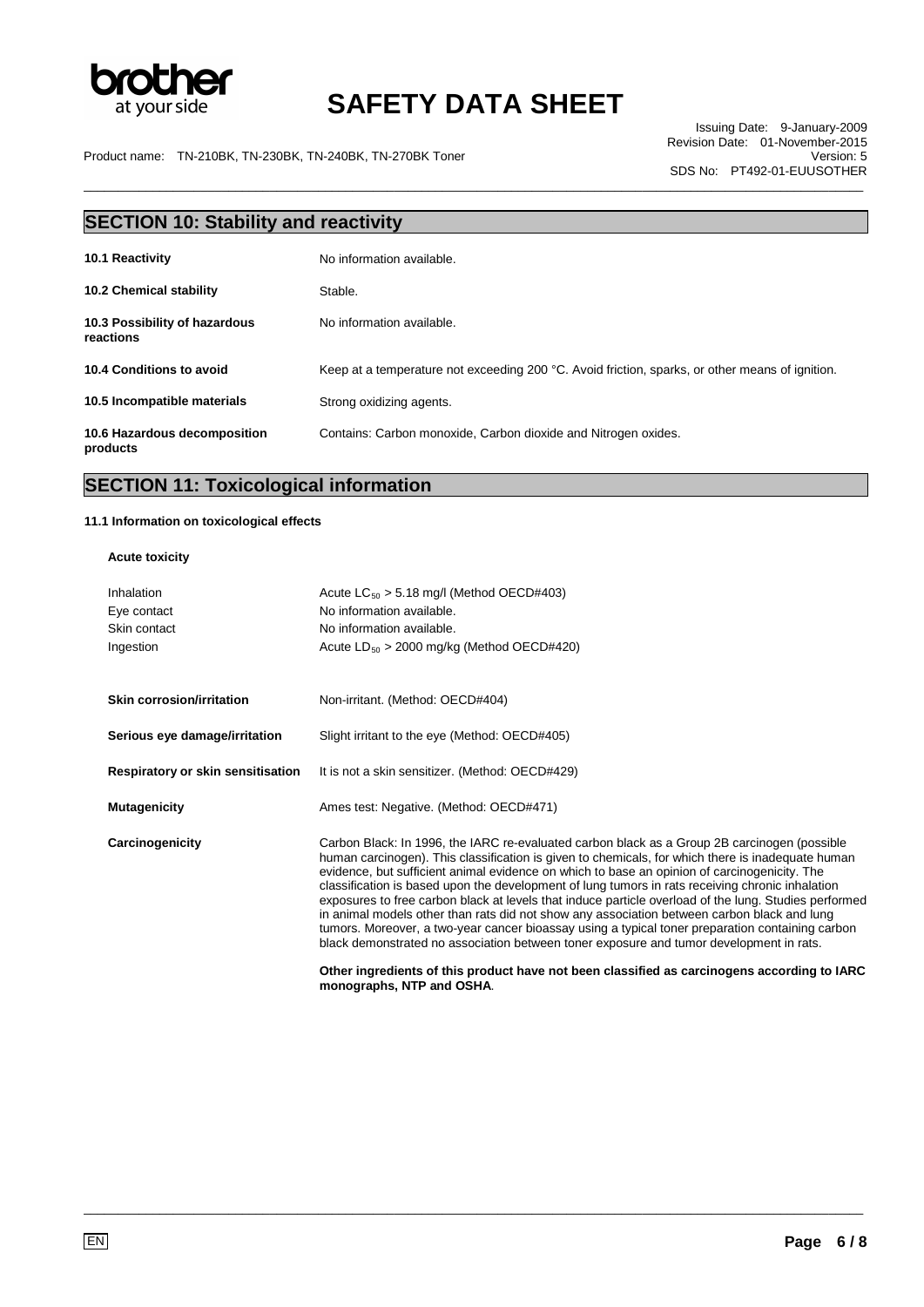

\_\_\_\_\_\_\_\_\_\_\_\_\_\_\_\_\_\_\_\_\_\_\_\_\_\_\_\_\_\_\_\_\_\_\_\_\_\_\_\_\_\_\_\_\_\_\_\_\_\_\_\_\_\_\_\_\_\_\_\_\_\_\_\_\_\_\_\_\_\_\_\_\_\_\_\_\_\_\_\_\_\_\_\_\_\_\_\_\_\_\_\_\_\_\_\_\_\_\_\_\_\_\_\_\_\_\_\_\_\_\_\_\_

Issuing Date: 9-January-2009 Revision Date: 01-November-2015 SDS No: PT492-01-EUUSOTHER

Product name: TN-210BK, TN-230BK, TN-240BK, TN-270BK Toner

### **SECTION 12: Ecological information**

#### **12.1 Toxicity**

| <b>Chemical Name</b>                                                 | <b>Toxicity to algae</b>                                                                                                                                                                                       | <b>Toxicity to fish</b> | Toxicity to daphnia and other<br>aquatic invertebrates |
|----------------------------------------------------------------------|----------------------------------------------------------------------------------------------------------------------------------------------------------------------------------------------------------------|-------------------------|--------------------------------------------------------|
| Carbon Black (bound)<br>1333-86-4                                    |                                                                                                                                                                                                                |                         | $EC_{50}$ : >5600 mg/L 24 h<br>(Daphnia magna)         |
| 12.2 Persistance and degradability<br>12.3 Bioaccumulative potential | No information available.<br>No information available.                                                                                                                                                         |                         |                                                        |
| 12.4 Mobility in soil                                                | No information available.                                                                                                                                                                                      |                         |                                                        |
| 12.5 Results of PBT and vPvB<br>assessment                           | This product contains no substance considered to be persistent, bioaccumulating nor toxic (PBT).<br>This product contains no substance considered to be very persistent nor very bioaccumulating<br>$(vPvB)$ . |                         |                                                        |
| 12.6 Other adverse effects                                           | No information available.                                                                                                                                                                                      |                         |                                                        |

### **SECTION 13: Disposal considerations**

**13.1 Waste treatment methods** Do not put toner or toner cartridges into a fire, this can cause fire to spread with the risk of causing burn injuries. Shred toner cartridges in a dust/explosion controlled environment. Finely dispersed particles may form explosive mixtures in the air. Dispose of in accordance with Federal, State, and local regulations.

\_\_\_\_\_\_\_\_\_\_\_\_\_\_\_\_\_\_\_\_\_\_\_\_\_\_\_\_\_\_\_\_\_\_\_\_\_\_\_\_\_\_\_\_\_\_\_\_\_\_\_\_\_\_\_\_\_\_\_\_\_\_\_\_\_\_\_\_\_\_\_\_\_\_\_\_\_\_\_\_\_\_\_\_\_\_\_\_\_\_\_\_\_\_\_\_\_\_\_\_\_\_\_\_\_\_\_\_\_\_\_\_\_

### **SECTION 14: Transport information**

Not classified according to the United Nations "Recommendations on the Transport of Dangerous Goods"

| 14.1 UN Number                                                                      | None           |
|-------------------------------------------------------------------------------------|----------------|
| 14.2 UN proper shipping name                                                        | None           |
| 14.3 Transport hazard class(es)                                                     | None           |
| 14.4 Packing Group                                                                  | None           |
| <b>14.5 Environmental hazards</b>                                                   | None           |
| 14.6 Special precautions for user                                                   | None           |
| 14.7 Transport in bulk according to<br>Annex II of Marpol 73/78 and the IBC<br>Code | Not applicable |

Not regulated under DOT, IMDG, ADR, RID, IATA.